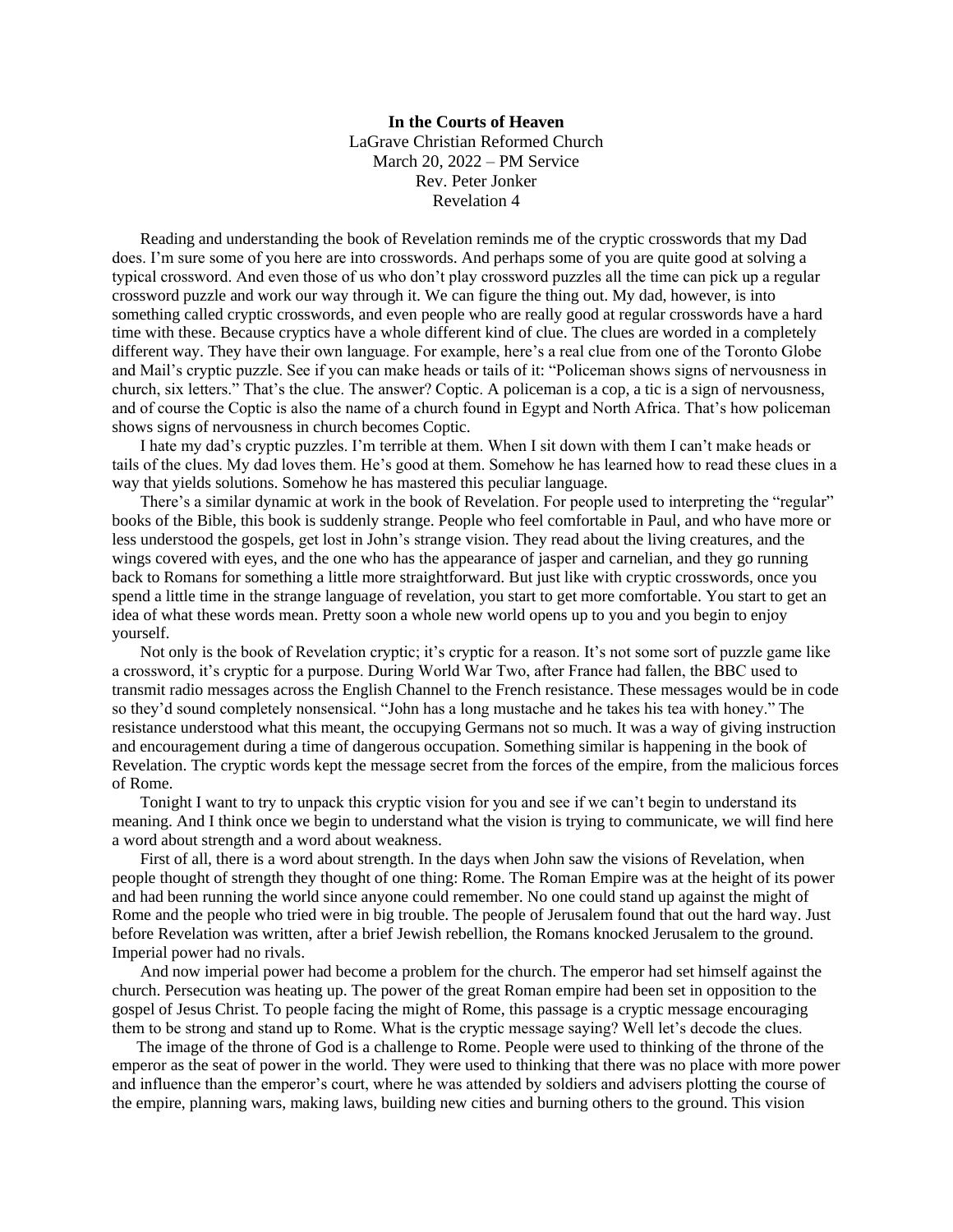shows us a higher court than the court of Rome. This King in the heavenly court is greater than the emperor in his Roman court. His throne is more magnificent. There are flashes of lightning and rumbles of thunder coming from his throne! This throne is encircled by a rainbow. The authority of King Jesus is far beyond any authority in the so-called eternal city. The throne in this vision is a challenge to the authority of Rome.

 The picture of the 24 elders around the throne is also a challenge to Rome. According to David Aune who has made a thorough study of Roman culture and imperial practices, the emperor was always attended by 24 bodyguards. In the Roman world kings had 12 bodyguards. Proconsuls had 12 bodyguards. But emperors had 24. The High King of heaven is also surrounded by 24 attendants. But these aren't human bodyguards, these are angelic attendants, representatives of the mighty army of saints. The heavenly court echoes the Roman court, but in a way that shows this court is better, greater.

 Finally, the words of praise offered to God at the end of chapter 4 are also a challenge to Roman power. According to David Aune again, the Emperor also regularly received acclamations of praise wherever he went. Much like the Queen of England gets called 'your majesty' or the President is called 'Mr. President,' the emperor's authority and power was acknowledged verbally by his subjects. One of the things the emperor heard a lot was the cry, "worthy." When the emperor entered the great hall of the senate, the senators would cry, "worthy!" When the emperor entered a city in grand procession, the people would cry "worthy!" And there were other acclamations. Here's a list of just some of the things the emperor would hear: People would call him 'holy one.' People said 'glory,' and 'salvation belongs to you.' People would cry out, 'righteous are your judgments' and 'you are worthy to receive power.' And finally as part of the cult of emperor worship, people would call him 'lord and god, lord of the earth, lord of the world.'

 It puts the words of the elders and the four living creatures in a new light, doesn't it? The words of verses 8 and 11 are subversive. When the 24 say, "You are worthy, our Lord and God, to receive glory, honor and power," it's a pretty clear challenge to the authority the emperor has claimed for himself. For the Christian struggling against imperial power, this vision would have been empowering. This vision of the true Lord and God would have reminded them that they finally didn't need to fear the emperor or serve him. They could boldly stand up to him and speak the name of Jesus. This vision would have made them strong to overcome.

 This vision can empower us too. We're not under any official persecution today for what we believe, but there are other courts whose power tries to win our obedience. The court of public opinion is a powerful one. It's easy to become a servant of that court and to find yourself a slave to its judgments. The court of public opinion does not always have the same judgments as the court of the one who has the appearance of jasper and carnelian. A clear view of his throne and his power will help you stand up against the court of public opinion – something Christians have always had to do. I remember when I was in the Canadian Naval reserve for a summer (Yes, Canada has a Navy. Yes, I was briefly in it) I mixed with people from all sorts of backgrounds. Very few of them were practicing Christians. We were thrown together a lot and we got into all sorts of conversations. At one point me and another person said that we didn't believe in sex before marriage. We said that we were saving ourselves for marriage. There were a bunch of the others who thought we were crazy. "You're waiting? Why! You're crazy!" The court of human passed judgment and we were guilty by reason of insanity. But I felt pretty good about my position partly because I went to church every Sunday and every Sunday I turned my eyes to the court of my King.

But this vision isn't just a word about strength and where it comes from, it's also a word for our weakness. Because the threat isn't just the powers out there who set themselves against God and his people. Often the biggest challenge is the weakness inside of us. There are situations where we have no strength to offer. And for those times there are two images of God's faithfulness, his promise.

 There is the rainbow around the throne. Where does the rainbow first appear in the Bible? At the flood. It was a symbol of God's covenant faithfulness. God sent the rainbow as a way to tell the people, I will never give up on my promise to you. As long as the earth endures I will preserve it and I will preserve you. The rainbow shows up in one other important Old Testament place. In the vision of Ezekiel. Ezekiel has a vision of the heavenly courtroom and when he sees the Lord seated on the throne he says, "Like the appearance of a rainbow in the clouds on a rainy day, so was the radiance around him."

 Do you remember what was going on when Ezekiel was writing? Exile. People were in exile. And it was their unfaithfulness, their weakness, that put them there. Ezekiel excoriates Israel for her unfaithfulness. The people would have felt like God had given up on them, like he didn't care. The people would have felt that their failure and sin was so great that God would not want them anymore. Ezekiel's vision of God surrounded